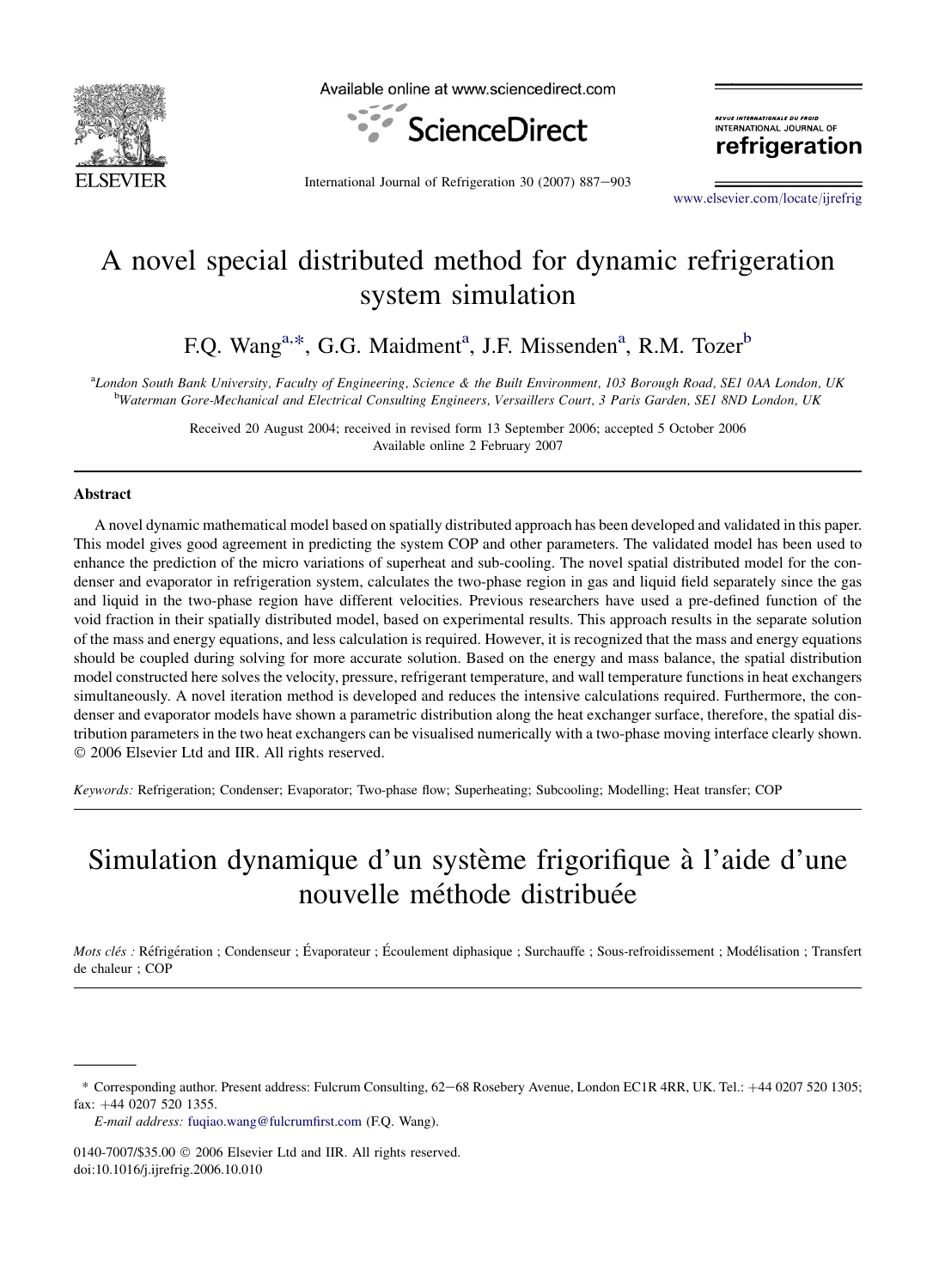| A              | area $(m^2)$                                                           | $\rho$           | density (kg m <sup><math>-3</math></sup> )                |
|----------------|------------------------------------------------------------------------|------------------|-----------------------------------------------------------|
| C              | specific heat $(kJ kg^{-1} K^{-1})$                                    | λ                | thermal conductivity (W m <sup>-1</sup> K <sup>-1</sup> ) |
| D              | diameter (m)                                                           | $\eta_{\rm f}$   | fin effectiveness                                         |
| F              | force $(N)$                                                            | $\tau$           | time(s)                                                   |
| G              | refrigerant mass flow flux (kg m <sup>-2</sup> s <sup>-1</sup> )       | Ψ                | void fraction                                             |
| g              | gravity constant $(m^2 s^{-1})$                                        | $\varpi$         | wetted perimeter (m)                                      |
| h              | enthalpy $(J \text{ kg}^{-1})$                                         |                  |                                                           |
| i              | control variable in a loop                                             | Suffix           |                                                           |
| L              | length $(m)$                                                           | Cr               | refrigerant side                                          |
| m              | mass flow rate $(kg s^{-1})$                                           | W                | wall                                                      |
| Q              | heat flux $(W m^{-2})$                                                 | ca               | air side                                                  |
| $\overline{P}$ | pressure (Pa)                                                          | tp               | two-phase region                                          |
| R              | gas constant $(J \text{ kg}^{-1} \text{ K}^{-1})$                      | cond             | condenser                                                 |
| Re             | Reynolds number                                                        | tev              | thermal expansion valve                                   |
| r              | radius (m)                                                             | comp             | compressor                                                |
| T              | temperature $(K)$                                                      | sub              | sub-cooling                                               |
| $T_{\rm r}$    | reduced temperature                                                    | evap             | evaporator                                                |
| t              | temperature $(^{\circ}C)$                                              | sat              | saturation or saturation point                            |
| $T_{\rm f}$    | heat transfer fluid temperature (K)                                    | f                | heat transfer fluid                                       |
| U              | overall heat transfer coefficient (W m <sup>-2</sup> K <sup>-1</sup> ) | S                | constant entropy process                                  |
| <b>VV</b>      | volume $(m^3)$                                                         | g                | gas                                                       |
| $\mathcal{V}$  | specific volume $(m^3 \text{ kg}^{-1})$                                | r                | reduced parameters, refrigerant                           |
| W              | velocity $(m s^{-1})$                                                  | i                | inside                                                    |
| $\mathcal{X}$  | coordinate (m)                                                         | r3               | the compressor outlet                                     |
| X              | dryness fraction                                                       | L                | liquid                                                    |
| Xdif           | the cell coordinate (m)                                                | r4               | the condenser outlet or the TEV inlet                     |
| Xcv            | the cell interface coordinate (m)                                      | $\boldsymbol{n}$ | the <i>n</i> th iteration                                 |
| Y              | the displacement of the spring in TEV                                  | r6               | the evaporator outlet                                     |
|                |                                                                        | 0                | outside                                                   |
| Greek symbols  |                                                                        | $\mathbf V$      | vapour                                                    |
| $\alpha$       | heat transfer coefficient (W m <sup>-2</sup> K <sup>-1</sup> )         | p                | constant pressure                                         |

#### 1. Introduction

Generally, in refrigeration system simulation, heat exchanger models dealing with unsteady compressible twophase flow fall into one of two categories: the lumped parameter approach or the spatially distributed approach [\[3\].](#page--1-0) The lumped parameter model (LPM) divides the heat exchangers into mainly three regions, the superheated gas region, the two-phase region, and the sub-cooling region. In each region, average values are used to represent the parameters of the whole region. The spatial distributed parameter method considers the parameters in each region to vary. The complexity of the spatially distributed approach is much greater than the lumped parameter model. The main merit of the spatial model is that the parameter distribution over distance is detailed and the moving two-phase interface is clearly defined. Therefore, the heat exchange processes in the refrigeration system can be displayed numerically but also more precise results can be produced.

During transient operation, the refrigerant mass flow rate is continuously changing, which causes spatial variations in the refrigerant distribution in the system components as well as variable refrigerant states at the inlet and outlet of each component. It is seen that the mass distribution and other parameters within the heat exchangers are functions of time and space. Hence the spatially distributed model has been used by various researchers. The transient simulation of the refrigeration system was reviewed by a number of researchers and their key conclusions in relation to spatial distribution modelling is described below:

Chi and Didion [\[1\]](#page--1-0) simulated an air-cooled system with moving refrigerant phase boundaries, with each phase region treated as a counter-flow heat exchanger. Refrigerant flow in both heat exchangers is one-dimensional and homogenous. Internal resistances of metallic components were neglected. A direct expansion evaporator for water-cooling was simulated by Yasuda et al.'s [\[9\]](#page--1-0) model. The refrigerant in each phase in the two-phase region was treated using lumped parameters, while the superheated region was simulated using a finite difference approach. The method considers the heat transfer distribution within the evaporator tube material, secondary fluid and refrigerant phases. This approach was used